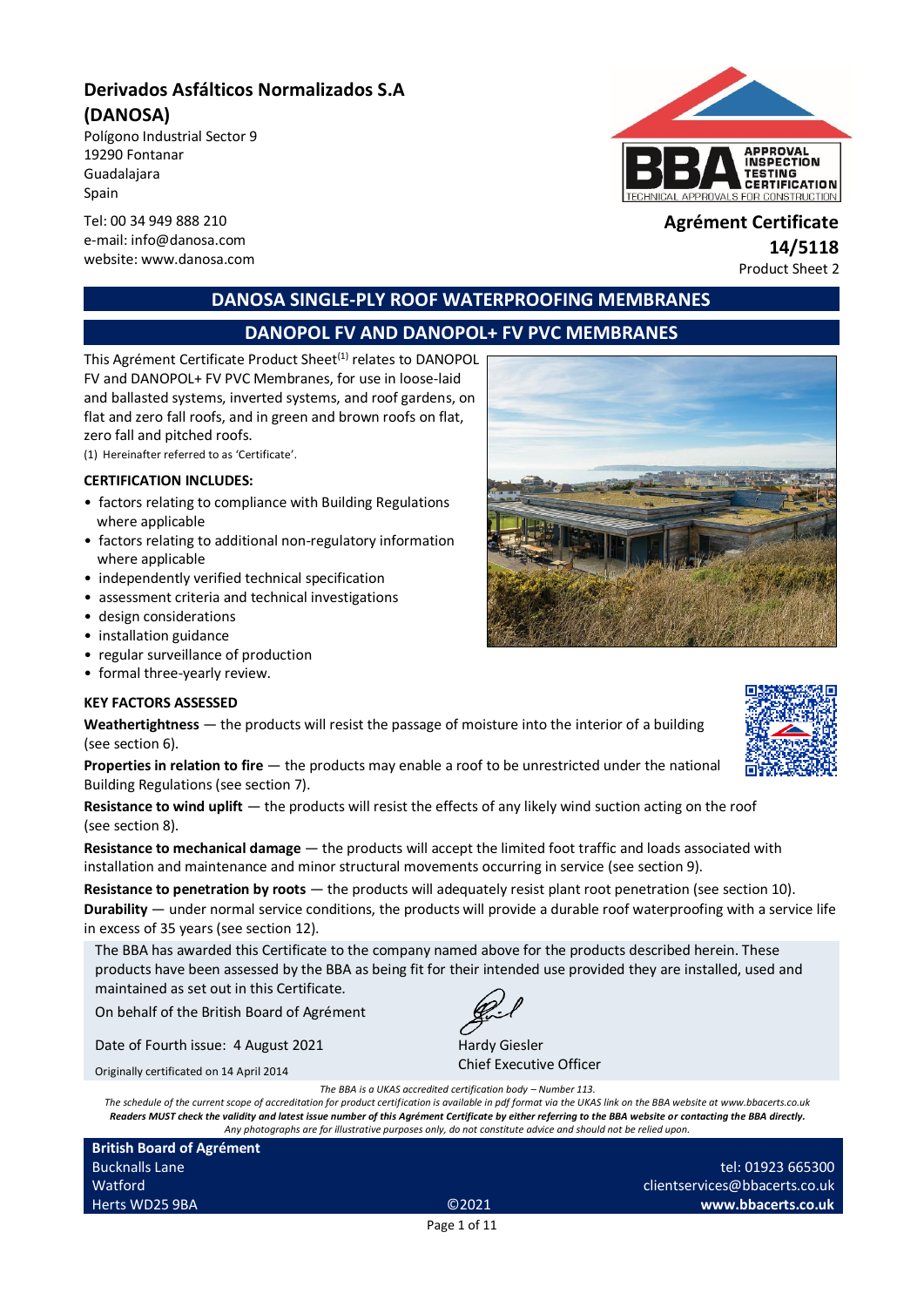# **Regulations**

In the opinion of the BBA, DANOPOL FV and DANOPOL+ FV PVC Membranes, if installed, used and maintained in accordance with this Certificate, can satisfy or contribute to satisfying the relevant requirements of the following Building Regulations (the presence of a UK map indicates that the subject is related to the Building Regulations in the region or regions of the UK depicted):

|                                             | The Building Regulations 2010 (England and Wales) (as amended) |                                                                                                                                                                                                                                                               |  |  |
|---------------------------------------------|----------------------------------------------------------------|---------------------------------------------------------------------------------------------------------------------------------------------------------------------------------------------------------------------------------------------------------------|--|--|
| Requirement<br>Comment:                     | B4(1)                                                          | <b>External fire spread</b><br>The products are restricted by this Requirement in some circumstances. See section 7.3<br>of this Certificate.                                                                                                                 |  |  |
| <b>Requirement:</b><br>Comment:             | B4(2)                                                          | <b>External fire spread</b><br>The products, when used with a suitable surface protection, may enable a roof to be<br>unrestricted under the requirements of this Regulation. See sections 7.1 to 7.2 of this<br>Certificate.                                 |  |  |
| <b>Requirement:</b><br>Comment:             | C2(b)                                                          | <b>Resistance to moisture</b><br>The products, including joints, will enable a roof to satisfy this Requirement. See section<br>6 of this Certificate.                                                                                                        |  |  |
| <b>Regulation:</b><br>Comment:              | 7(1)                                                           | <b>Materials and workmanship</b><br>The products are acceptable. See section 12 and the Installation part of this Certificate.                                                                                                                                |  |  |
|                                             |                                                                | The Building (Scotland) Regulations 2004 (as amended)                                                                                                                                                                                                         |  |  |
| <b>Regulation:</b><br>Comment:              | 8(1)(2)                                                        | Durability, workmanship and fitness of materials<br>The use of the products satisfies the requirements of this Regulation. See sections 11.1<br>and 12 and the Installation part of this Certificate.                                                         |  |  |
| <b>Regulation:</b><br>Standard:<br>Comment: | 9<br>2.6                                                       | <b>Building standards applicable to construction</b><br>Spread to neighbouring buildings<br>The products are restricted under clause 2.6. $4^{(1)(2)}$ of this Standard in some<br>circumstances. See section 7.4 of this Certificate.                        |  |  |
| Standard:<br>Comment:                       | 2.8                                                            | Spread from neighbouring buildings<br>The products, when used with a suitable surface protection, may enable a roof to be<br>unrestricted under clause 2.8. $1^{(1)(2)}$ of this Standard. See sections 7.1 to 7.2 of this<br>Certificate.                    |  |  |
| Standard:<br>Comment:                       | 3.10                                                           | Precipitation<br>The products, including joints, will enable a roof to satisfy the requirements of this<br>Standard, with reference to clauses 3.10.1 $(1)(2)$ and 3.10.7 $(1)(2)$ . See section 6 of this<br>Certificate.                                    |  |  |
| Standard:<br>Comment:                       | 7.1(a)                                                         | Statement of sustainability<br>The products can contribute to meeting the relevant requirements of Regulation 9,<br>Standards 1 to 6 and therefore will contribute to a construction meeting a bronze level<br>of sustainability as defined in this Standard. |  |  |
| <b>Regulation:</b><br>Comment:              | 12                                                             | <b>Building standards applicable to conversions</b><br>Comments in relation to the products under Regulation 9, Standards 1 to 6 also apply to<br>this Regulation, with reference to clause 0.12.1 <sup>(1)(2)</sup> and Schedule $6^{(1)(2)}$ .              |  |  |
|                                             |                                                                | (1) Technical Handbook (Domestic).<br>(2) Technical Handbook (Non-Domestic).                                                                                                                                                                                  |  |  |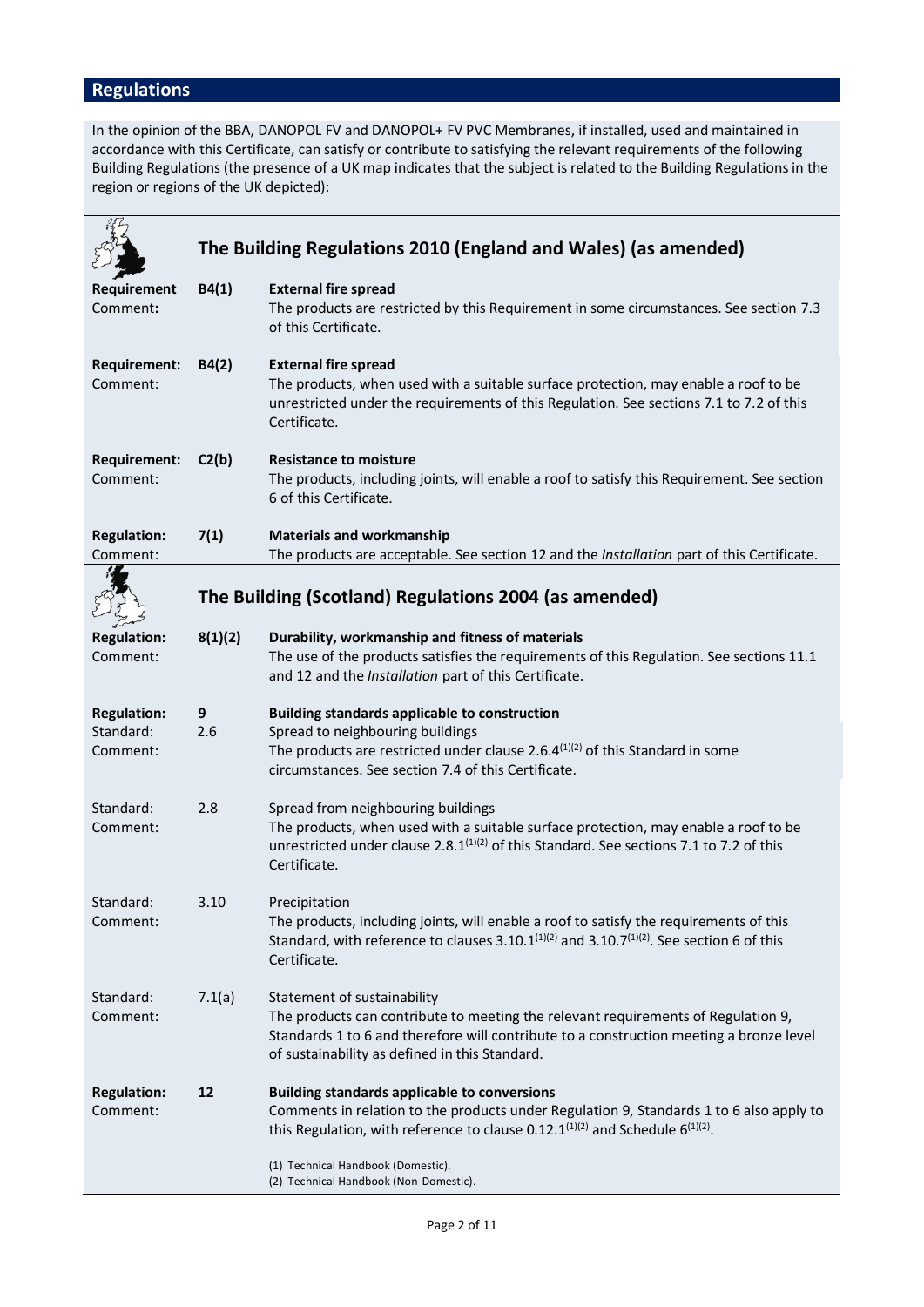|                                | The Building Regulations (Northern Ireland) 2012 (as amended) |                                                                                                                                                                               |  |
|--------------------------------|---------------------------------------------------------------|-------------------------------------------------------------------------------------------------------------------------------------------------------------------------------|--|
| <b>Regulation:</b>             | 23(a)(i)                                                      | Fitness of materials and workmanship                                                                                                                                          |  |
| Comment:                       | (iii)(b)(i)                                                   | The products are acceptable. See section 12 and the <i>Installation</i> part of this Certificate.                                                                             |  |
| <b>Regulation:</b><br>Comment: | 28(b)                                                         | Resistance to moisture and weather<br>The products, including joints, can enable a roof to satisfy the requirements of this<br>Regulation. See section 6 of this Certificate. |  |
| <b>Regulation:</b>             | 36(b)                                                         | <b>External fire spread</b>                                                                                                                                                   |  |
| Comment:                       |                                                               | The products, when used with a suitable surface protection, may enable a roof to be                                                                                           |  |
|                                |                                                               | unrestricted under this Requirement. See section 7.1 to 7.2 of this Certificate.                                                                                              |  |

# **Construction (Design and Management) Regulations 2015 Construction (Design and Management) Regulations (Northern Ireland) 2016**

Information in this Certificate may assist the client, designer (including Principal Designer) and contractor (including Principal Contractor) to address their obligations under these Regulations.

See sections: 1 *Description* (1.2) and 3 *Delivery and site handling* (3.3) of this Certificate.

#### **Additional Information**

#### **NHBC Standards 2021**

In the opinion of the BBA, DANOPOL FV and DANOPOL+ FV PVC Membranes, if installed, used and maintained in accordance with this Certificate, can satisfy or contribute to satisfying to relevant requirements in relation to *NHBC Standards*, Chapter 7.1 *Flat roofs, terraces and balconies.*

The NHBC Standards do not cover the use of the products in the refurbishment of existing roofs.

# **CE marking**

The Certificate holder has taken the responsibility of CE marking the products in accordance with harmonised European Standard EN 13956 : 2012.

# **Technical Specification**

#### **1 Description**

- 1.1 DANOPOL FV and DANOPOL+ FV PVC Membranes<sup>(1)</sup> are a range of glass fibre reinforced PVC membranes.
- (1) DANOPOL FV is light grey and the DANOPOL+ FV is dark grey.
- 1.2 The products are manufactured to the nominal characteristics given in Table 1.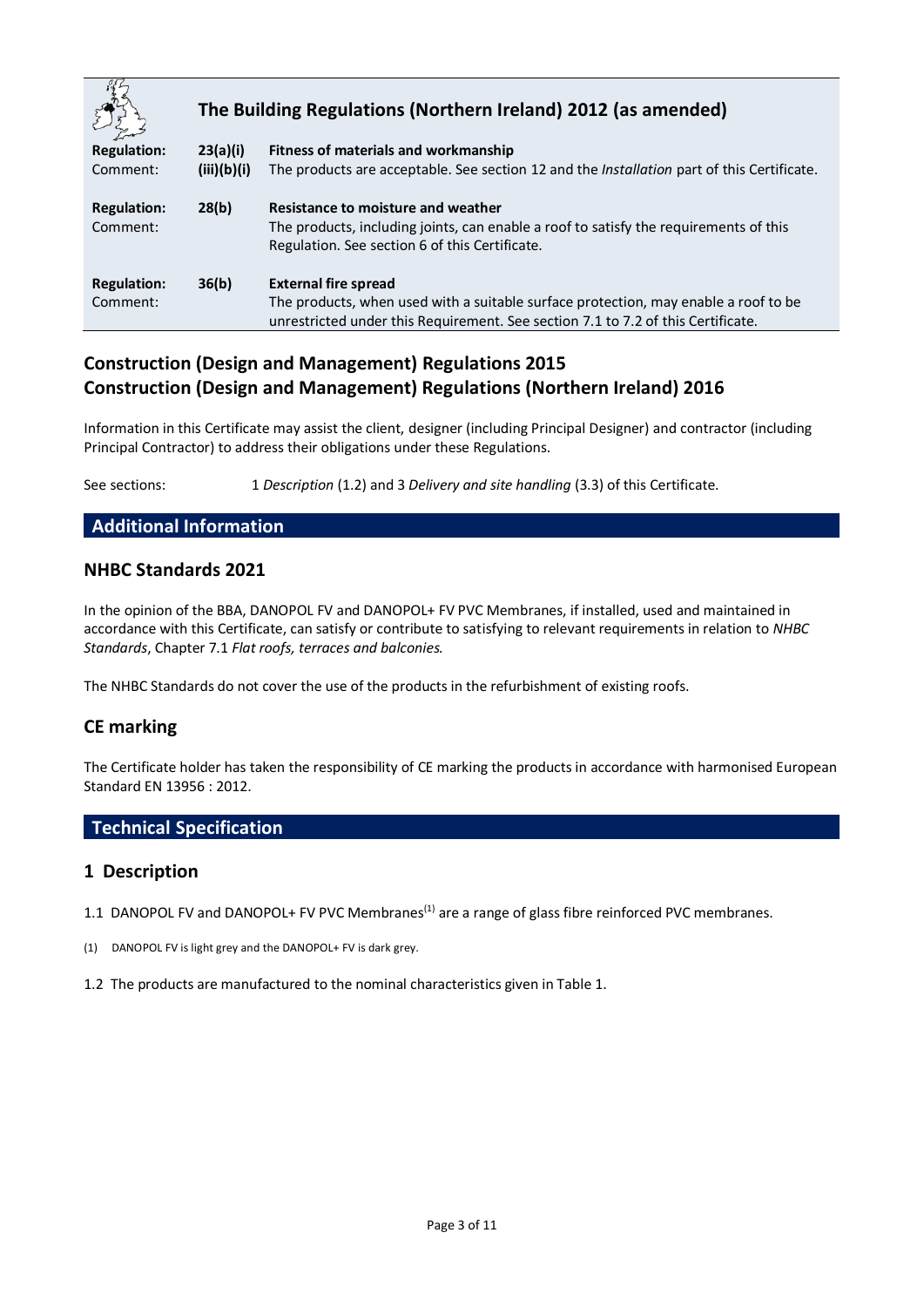| Table 1 Nominal characteristics        |                                                                       |            |            |  |  |
|----------------------------------------|-----------------------------------------------------------------------|------------|------------|--|--|
| Characteristic (unit)                  | DANOPOL FV 1.2<br>DANOPOL FV 1.5<br>DANOPOL FV 1.8<br>DANOPOL+ FV 1.5 |            |            |  |  |
| Thickness (mm)                         | 1.2                                                                   | 1.5        | 1.8        |  |  |
| Width (m)                              | 1.80                                                                  | 1.80       | 1.80       |  |  |
| Length (m)                             | 20                                                                    | 15         | 13         |  |  |
| Mass per unit area ( $kg·m-2$ )        | 1.5                                                                   | 1.9        | 2.3        |  |  |
| Watertightness                         | pass                                                                  | pass       | pass       |  |  |
| Tensile strength (N per 50 mm)         |                                                                       |            |            |  |  |
| longitudinal                           | >600                                                                  | >750       | > 900      |  |  |
| transverse                             | >600                                                                  | >750       | > 900      |  |  |
| Elongation at maximum force (%)        |                                                                       |            |            |  |  |
| longitudinal                           | > 200                                                                 | > 220      | > 250      |  |  |
| transverse                             | > 200                                                                 | > 220      | > 250      |  |  |
| Tear resistance (N)                    |                                                                       |            |            |  |  |
| longitudinal                           | >120                                                                  | >150       | >180       |  |  |
| transverse                             | >120                                                                  | >150       | >180       |  |  |
| Peel strength of joints (N per 50 mm)  | > 250                                                                 | > 250      | > 250      |  |  |
| Shear strength of joints (N per 50 mm) | > 500                                                                 | >600       | > 800      |  |  |
| Low temperature foldability (°C)       | $< -30$                                                               | $< -30$    | $< -30$    |  |  |
| Static load (kg) (method B)            | > 50                                                                  | > 55       | > 60       |  |  |
| Impact resistance (mm)                 | > 500                                                                 | > 700      | > 900      |  |  |
| Reaction to fire                       | Е                                                                     | E          | E          |  |  |
| Colour                                 |                                                                       |            |            |  |  |
| DANOPOL FV                             | light grey                                                            | light grey | light grey |  |  |
| DANOPOL+ FV                            |                                                                       | dark grey  |            |  |  |

1.3 Ancillary items for use with the products, but outside the scope of this Certificate, include:

- DANOPOL Colaminated Metal 0.6 mm galvanized steel sheet coated with 0.6 mm PVC compound for use in forming details
- DANOPOL H non-reinforced PVC membrane for use in detailing
- Embossed Surfacing Membrane a low profile embossed PVC membrane for use in demarcation of maintenance walkways, plant zones and working areas
- 150G Fleece a needle-punched and calendered polypropylene fleece for use as a separation layer
- DANOFELT PY 300 a polyester geotextile for use as separation or filter layer
- DANOFORCE PRIMER a polyurethane primer for preparing the surface of existing PVC membranes prior to the application of a polyurethane adhesive
- PVC Contact Adhesive adhesive for bonding the PVC membrane to substrates
- DANOBOND Adhesive a solvent free adhesive
- $Pre-formed$  accessories  $-$  a range of corners and pipe collars
- Alpha Profile a PVC extruded profile for use as a decorative standing seam
- PVC Lightning Clip a lighting conductor clip to hold a lightning conductor strip, incorporating a PVC membrane flange to allow welding to the waterproofing membrane
- DANODREN JARDIN a composite board comprising a high-density polyethylene, dimple-profiled sheet and non-woven geotextile for use as a drainage layer in roof gardens and green roofs
- DANODREN R-20 a high density polyethylene, dimple-profiled sheet for use as a water retaining layer in roof gardens and green roofs
- DANOLOSA a paving slab incorporating an extruded polystyrene insulation.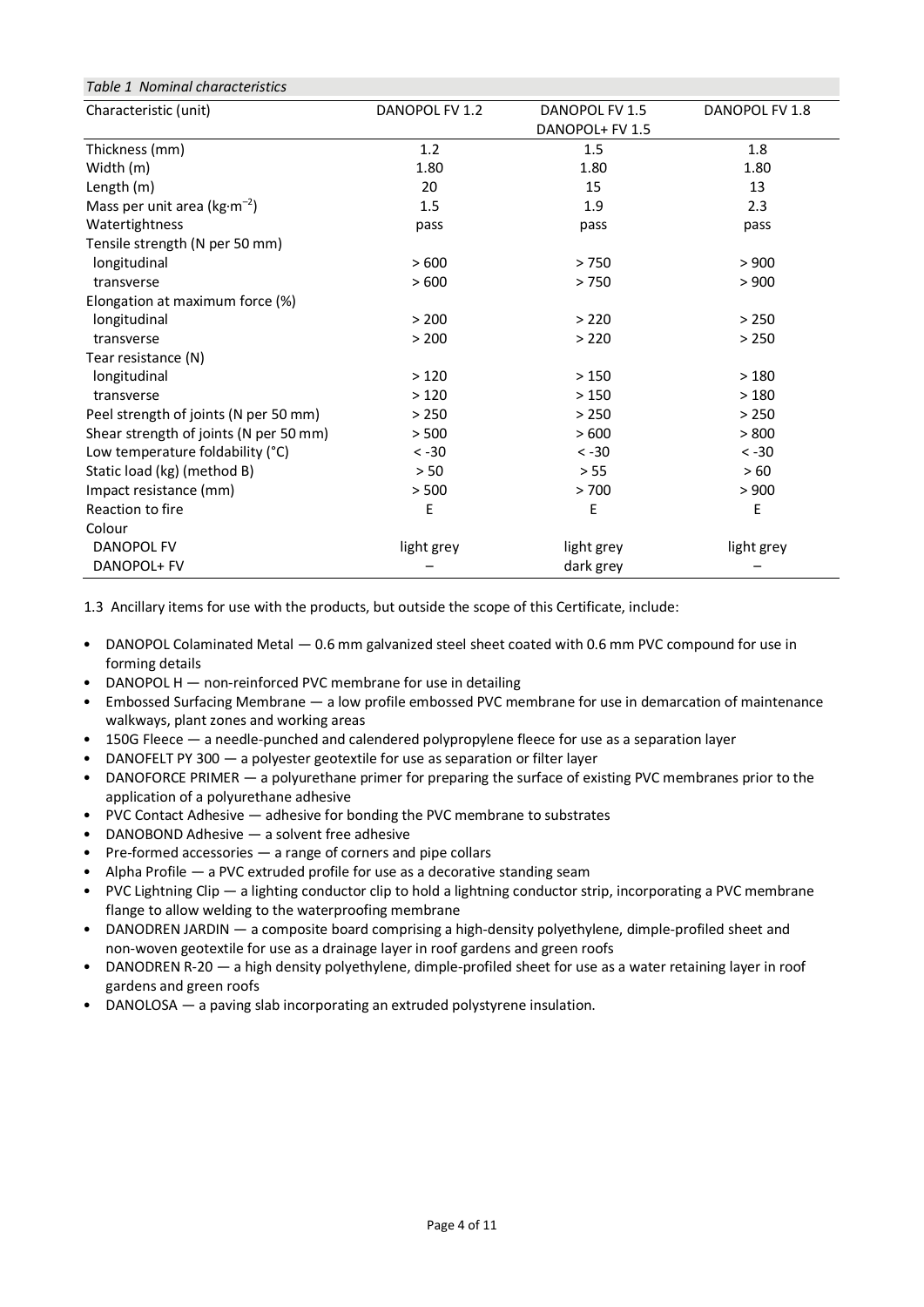# **2 Manufacture**

2.1 The products are manufactured by extruding the PVC compound into sheets and laminating two sheets together with glass fibre reinforcement.

2.2 As part of the assessment and ongoing surveillance of product quality, the BBA has:

- agreed with the manufacturer the quality control procedures and product testing to be undertaken
- assessed and agreed the quality control operated over batches of incoming materials
- monitored the production process and verified that it is in accordance with the documented process
- evaluated the process for management of nonconformities
- checked that equipment has been properly tested and calibrated
- undertaken to carry out the above measures on a regular basis through a surveillance process, to verify that the specifications and quality control operated by the manufacturer are being maintained.

2.3 The management system of Derivados Asfálticos Normalizados S.A (DANOSA) has been assessed and registered as meeting the requirements of EN ISO 9001 : 2015 and EN ISO 14001 : 2015 by Bureau Veritas Certification (Certificates ES083321-1 and ES091096-1 respectively).

# **3 Delivery and site handling**

3.1 The products are delivered to site in rolls wrapped in polythene on pallets. Roll labels bear the Certificate holder's name and address, product identification, batch number, CE marking and the BBA logo incorporating the number of this Certificate.

3.2 Rolls should be stored on end on a clean, level surface, and kept under cover.

3.3 The Certificate holder has taken the responsibility of classifying and labelling the products under the *CLP Regulation (EC) No 1272/2008 on the classification, labelling and packaging of substances and mixtures.* Users must refer to the relevant Safety Data Sheet(s).

#### **Assessment and Technical Investigations**

The following is a summary of the assessment and technical investigations carried out on DANOPOL FV and DANOPOL+ FV PVC Membranes.

#### **Design Considerations**

#### **4 General**

4.1 DANOPOL FV and DANOPOL+ FV PVC Membranes are satisfactory for use as roof waterproofing, either:

- loose-laid and ballasted on flat and zero fall roofs with limited access
- on flat and zero fall inverted roofs with limited or pedestrian access
- on roof gardens on flat and zero fall roofs, or
- on flat, pitched and zero fall green roofs and brown roofs with limited access.

4.2 Decks to which the products are to be applied must comply with the relevant requirements of BS 6229 : 2018, BS 8217 : 2005 and, where appropriate, *NHBC Standards* 2021, Chapter 7.1.

4.3 The following terms are defined for the purpose of this Certificate as:

- roof garden (intensive) a roof with a substantial layer of growing medium with planting that can include shrubs and trees, generally accessible to pedestrians
- green roof (extensive) a roof with a shallow layer of growing medium planted with low-maintenance plants such as mosses, sedums, grasses and some wild flower species
- brown roof a roof with a growing medium selected to allow indigenous plant species to inhabit the roof over time; no deliberate planting is undertaken.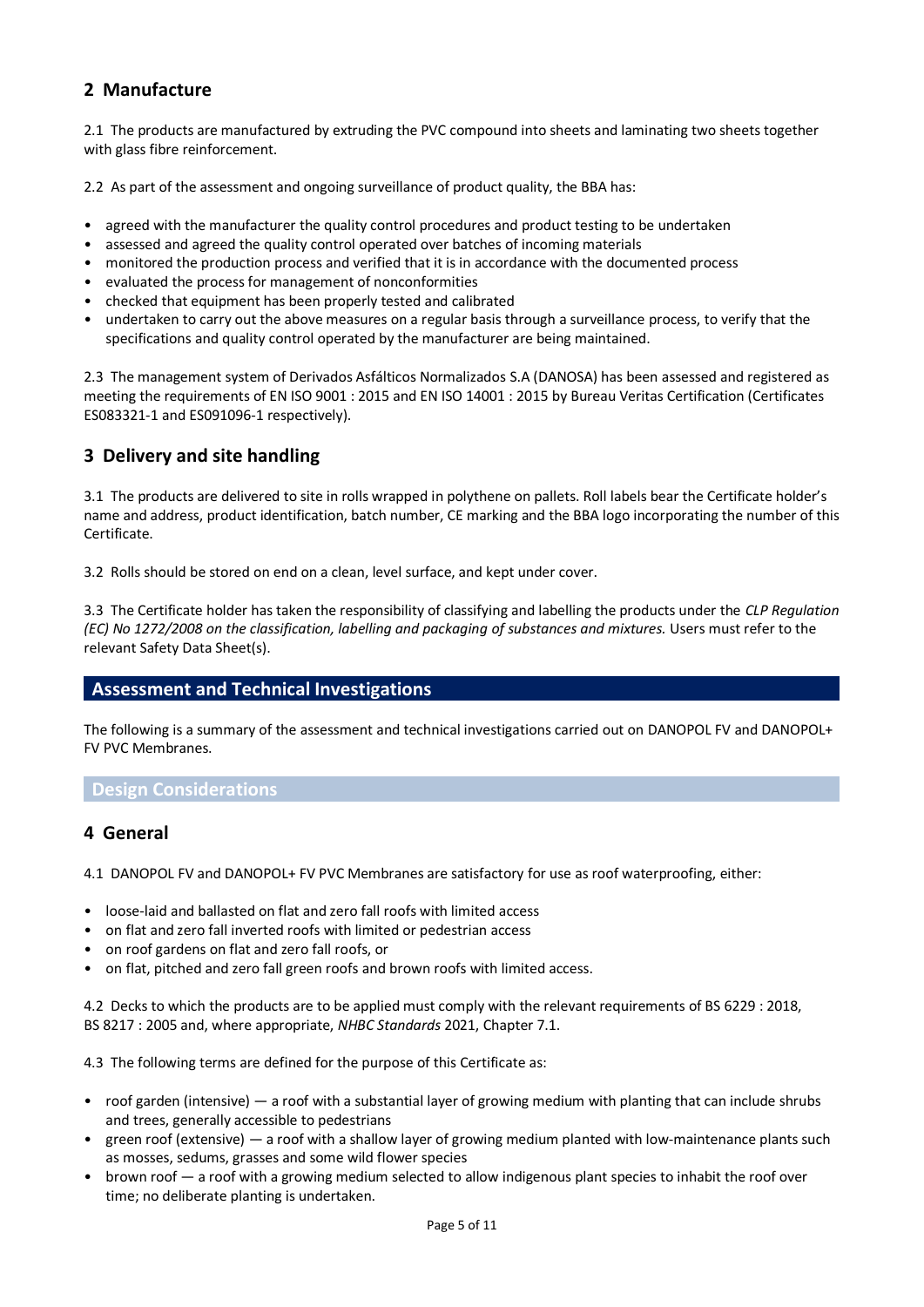4.4 Limited access roofs are defined for the purpose of this Certificate as those subjected only to pedestrian traffic for maintenance of the roof covering, cleaning of gutters, etc. Where traffic in excess of this is envisaged, additional protection to the products must be provided (see section 9 of this Certificate and the relevant clauses of the Certificate holder's installation instructions).

4.5 Flat roofs are defined for the purpose of this Certificate as those having a minimum finished fall of 1:80<sup>(1)</sup>. For design purposes, twice the minimum finished fall should be assumed unless a detailed analysis of the roof is available, including overall and local deflection, direction of falls, etc.

(1) *NHBC Standards* 2021 require a minimum fall of 1:60 for green roofs and roof gardens.

4.6 Pitched roofs are defined for the purpose of this Certificate as those having a fall in excess of 1:6.

4.7 Zero fall roofs are defined for the purpose of this Certificate as those having a finished fall which can vary between 0 and 1:80<sup>(1)</sup>. Reference should also be made to appropriate clauses in Liquid Roofing and Waterproofing Association (LRWA) Note 7 *– Specifier Guidance for Flat Roof Falls.*

(1) *NHBC Standards* 2021 require a minimum fall of 1:60 for green roofs and roof gardens.

4.8 Structural decks to which the products are to be applied must be suitable to transmit the dead and imposed loads experienced in service. Allowance needs to be made for loading deflections to ensure that the free drainage of water is maintained.

4.9 Imposed loads, dead loading and wind loads specifications should be calculated by a suitably experienced and competent individual in accordance with BS EN 1991-1-1 : 2002, BS EN 1991-1-3 : 2003 and BS EN 1991-1-4 : 2005, and their UK National Annexes.

4.10 Recommendations for the design of green roofs. brown roofs and roof garden specifications are available within the latest edition of *The GRO Green Roof Code – Green Roof Code of Best Practice for the UK*.

4.11 The drainage systems for inverted roofs, zero fall roofs, green roofs, brown roofs or roof gardens must be correctly designed, and the following points should be addressed:

- provision made for access for maintenance purposes
- for zero fall roofs, it is particularly important to identify the correct drainage points, to ensure that drainage is sufficient and effective
- dead loads for green roof, brown roofs and roof gardens can increase if the drains become partially or completely blocked causing waterlogging of the drainage layer
- additional guidance for inverted roof specifications is given in BBA Information Bulletin No 4 *Inverted roofs – Drainage and U value corrections*.

4.12 Insulation materials to be used in conjunction with the products must be in accordance with the Certificate holder's instructions and be either:

- as described in the relevant clauses of BS 6229 : 2018, or
- the subject of a current BBA Certificate and be used in accordance with that Certificate.

4.13 Contact with bituminous and oil-based products must be avoided as the products are not compatible with lower grades of bitumen. If contact with such products is likely, a separating layer must be interposed before installing the waterproofing membrane. Where doubt arises, the advice of the Certificate holder must be sought.

4.14 The NHBC requires that the roof membranes, once installed, be inspected in accordance with of NHBC Standards 2021, Chapter 7.1, Clause 7.1.12, including the use of an appropriate integrity test, where required. Any damage to the membrane is repaired in accordance with section 16 of this Certificate and reinspected.

# **5 Practicability of installation**

Installation of the products must only be carried out by installers trained and registered with the Certificate holder.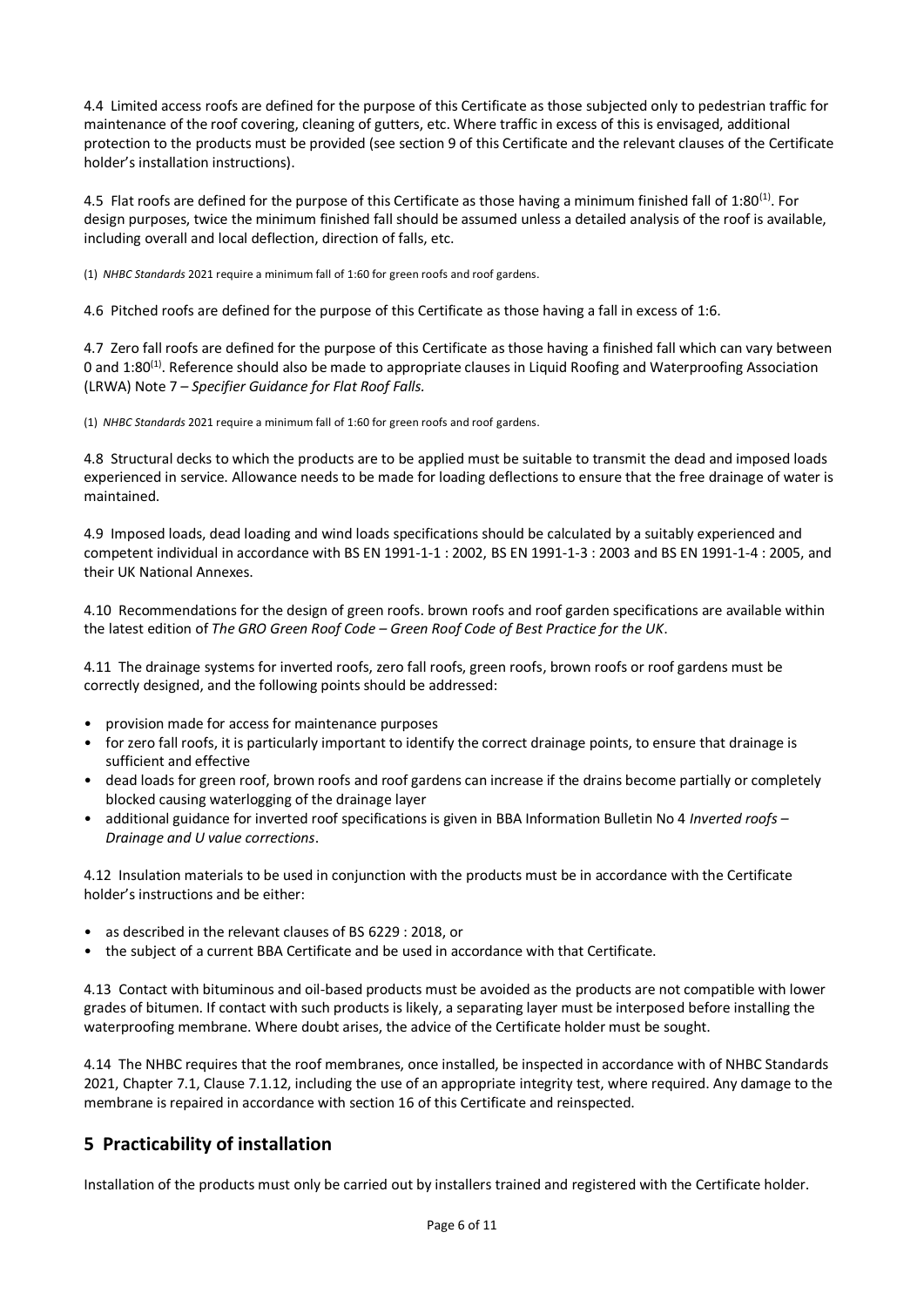# **6 Weathertightness**



The products, including joints, when completely sealed and consolidated, will adequately resist the passage of moisture into the interior of a building and enable a roof to comply with the requirements of the national Building Regulations.

# **7 Properties in relation to fire**



7.1 In the opinion of the BBA, a roof incorporating the products will be unrestricted under the national Building Regulations with respect to proximity to a boundary in the following circumstances:

- protected with an inorganic covering listed in the Annex of Commission Decision 2000/553/EC,
- a roof garden covered with a drainage layer of gravel 100 mm thick and a soil layer 300 mm thick
- irrigated roof gardens, brown roofs or green roofs.

7.2 The designation of other specifications should be confirmed by reference to the documents supporting the national Building Regulations.



7.3 The products, when used in pitches of greater than 70°, excluding upstands, should not be used on buildings in England and Wales that have a storey at least 18 m above ground level and contain: one or more dwellings, an institution, a room for residential purposes (excluding any room in a hostel, hotel or boarding house), student accommodation, care homes, sheltered housing, hospitals or dormitories in boarding schools.



7.4 The products, when used in pitches of greater than 70°, excluding upstands, should not be used on buildings in Scotland that have a storey at least 11 m above ground level.

7.5 If allowed to dry, the plants used may allow flame spread across the roof. This should be taken into consideration when selecting suitable plants for the roof. Appropriate planting irrigation and/or protection should be applied to ensure the overall fire-rating of the roof is not compromised.

# **8 Resistance to wind uplift**

8.1 The ballast requirements for roof systems must be calculated by a suitably experienced and competent individual in accordance with the relevant parts of BS EN 1991-1-4 : 2005 and its UK National Annex. When using gravel ballast, the products must always be loaded with a minimum depth of 50 mm of aggregate. In areas of high-wind exposure, the Certificate holder's advice should be sought. Alternatively, concrete slabs on suitable supports can be used.

8.2 The soil used in roof gardens and ballast on inverted/protected roofs must not be of a type that will be removed or become delocalised owing to wind scour experienced on the roof.

8.3 It should be recognised that the type of plants used in roof gardens could significantly affect the expected wind loads experienced in service.

# **9 Resistance to mechanical damage**

9.1 The products can accept the limited foot traffic and light concentrated loads associated with installation and maintenance. However, reasonable care should be taken to avoid puncture by sharp objects or concentrated loads.

9.2 Where regular traffic is envisaged, such as for maintenance of lift equipment, a walkway such as DANOLOSA or concrete slabs on bearing pads should be used.

9.3 The system is capable of accepting minor structural movement while remaining weathertight.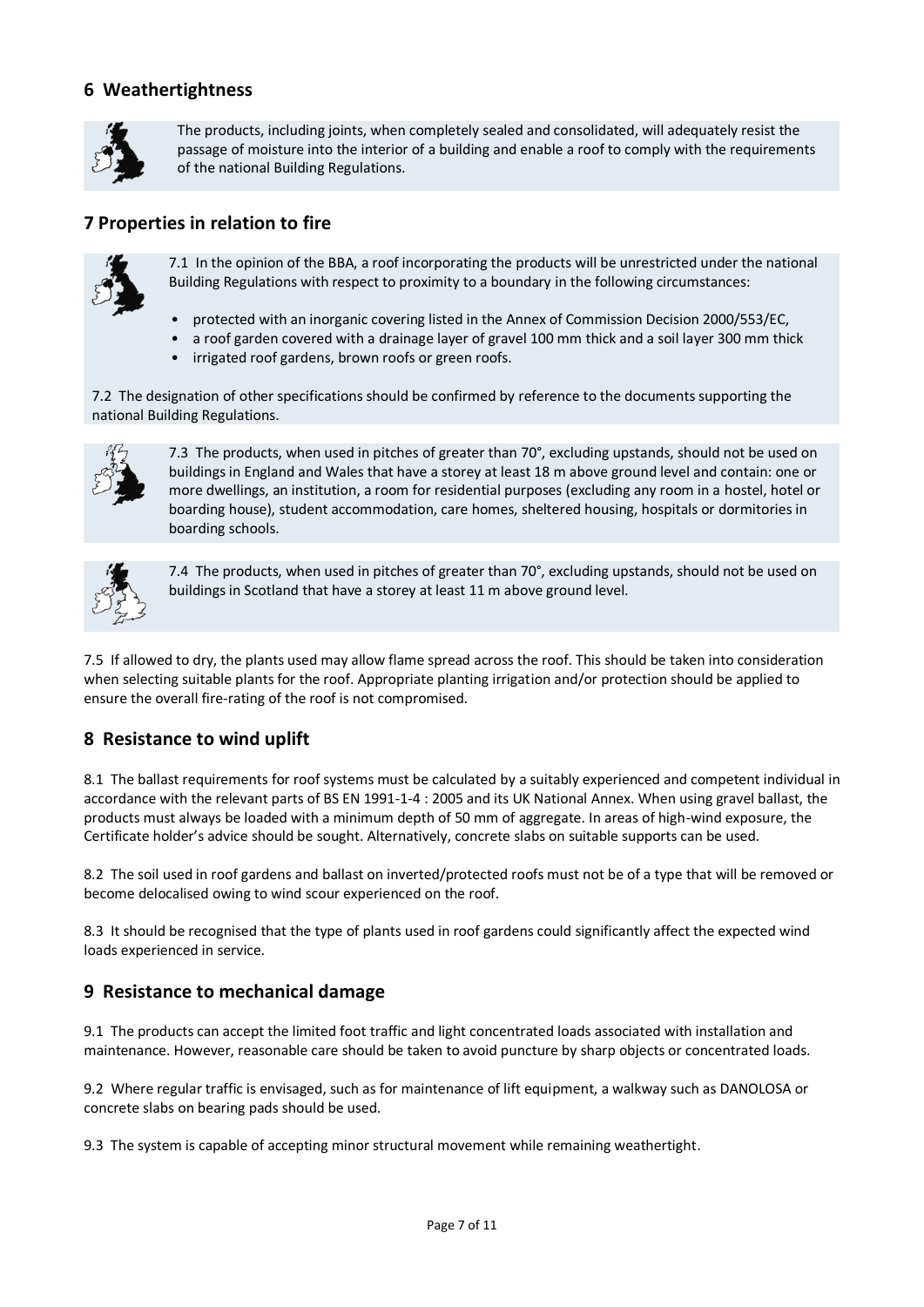# **10 Resistance to penetration by roots**

Results of tests on the DANOPOL FV 1.2 membrane indicate that the products are resistant to root penetration and can be used in a roof waterproofing system for roof gardens, green roofs and brown roofs.

# **11 Maintenance**



11.1 The products must be the subject of six monthly inspections and maintenance in accordance with BS 6229 : 2018, Chapter 7, to ensure continued satisfactory performance.

11.2 Guidance is available within the latest edition of *The GRO Green Roof Code – Green Roof Code of Best Practice for the UK* for roof garden, green roof or brown roof maintenance*.*

11.3 Where damage has occurred it should be repaired in accordance with section 16 and the Certificate holder's instructions.

# **12 Durability**



12.1 Under normal conditions, the products will have a service life in excess of 35 years.

12.2 In environments where the products are in contact with organic solvents, the life expectancy of the products may be reduced. In cases of doubt, the advice of the Certificate holder should be sought.

# **13 Reuse and recyclability**

The products contain PVC and glass, which can be recycled.

#### **Installation**

#### **14 General**

14.1 Installation of DANOPOL FV and DANOPOL+ FV PVC Membranes must be carried out by installers trained and approved by the Certificate holder in accordance with the relevant clauses of BS 6229 :2018, BS 8000-0 : 2014, BS 8000-4 : 1989, BS 8217 : 2005, the Certificate holder's instructions and this Certificate.

14.2 Substrates to which the products are to be applied must be sound, dry, clean and free from sharp projections such as nail heads and concrete nibs. Rough substrates must first be overlaid with a suitable protection layer.

14.3 Installation should not be carried out during inclement weather (e.g. rain, fog or snow). When the temperature is below 5°C, suitable precautions against surface condensation must be taken.

14.4 The need for a vapour control layer (vcl) should be judged on a case by case basis, taking into account the internal hygrothermal values and the external vapour resistance of the different elements of the system. A vcl must be used when the water absorption by diffusion of the insulation is greater than 3% by volume.

14.5 All flashings must be formed in accordance with the Certificate holder's instructions.

14.6 Soil or other bulk material must not be stored on one area of the roof prior to installation, to ensure localised overloading does not occur.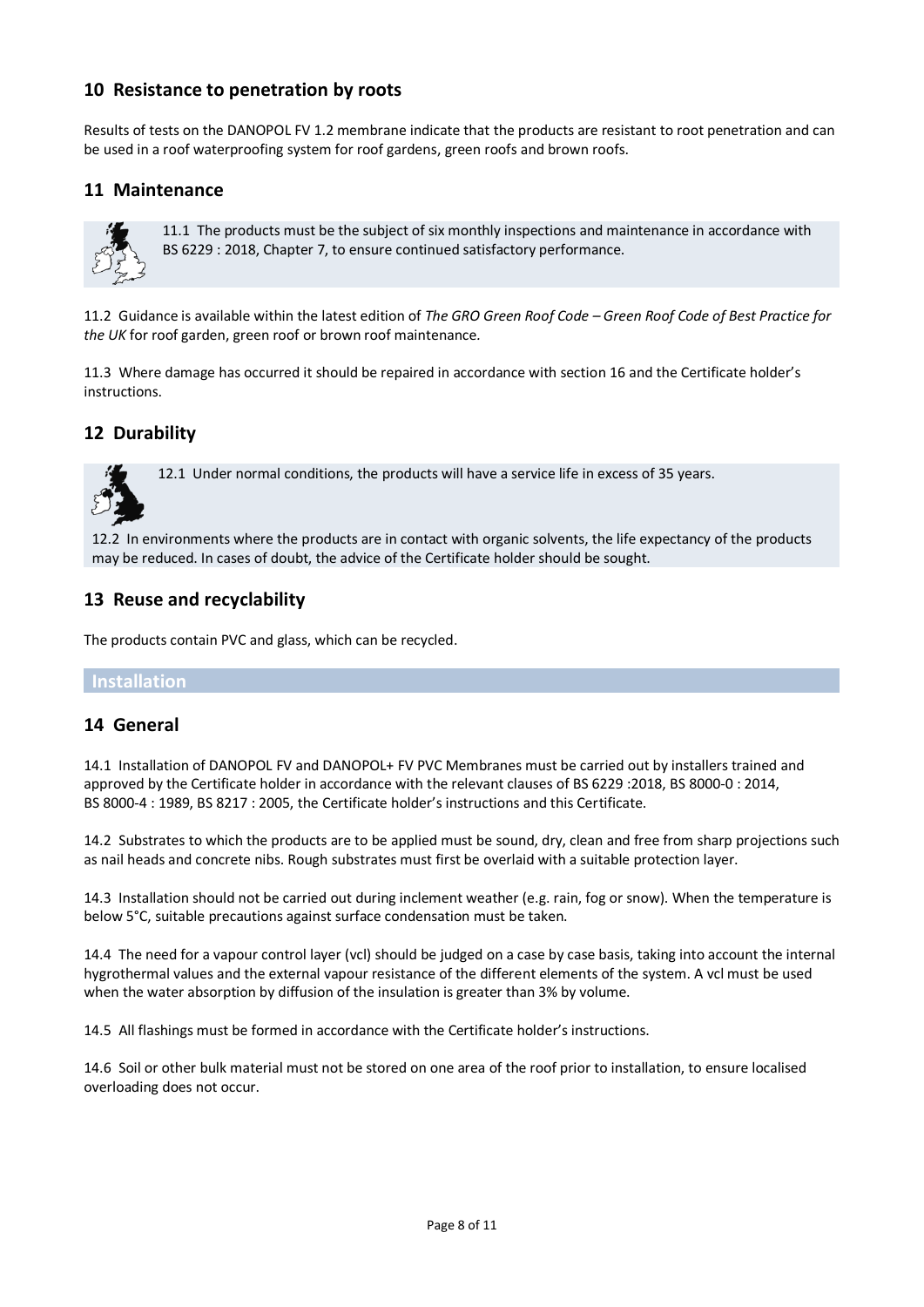# **15 Procedure**

15.1 The membrane is laid flat onto the substrate without folds or ripples, with 50 mm minimum side laps and 50 mm minimum end laps.

15.2 Joints are produced either by hot-air welding or by solvent welding using Tetrahydrofuran (THF) in accordance with the Certificate holder's instructions. The weld must be a minimum width of 40 mm.

15.3 The membrane must be covered by at least a 50 mm depth of well-rounded gravel or other suitable ballast depending on the specification being installed. In areas of high wind exposure, paving slabs set on a suitable support may be considered.

#### **16 Repair**

Any damage must be repaired by cleaning around the affected area and welding a patch of the membrane over it, as described in section 15.2.

#### **Technical Investigations**

# **17 Tests**

17.1 Tests were carried out on DANOPOL FV PVC Membranes and the results assessed to determine:

- thickness
- mass per unit area
- plasticiser content
- water vapour transmission
- tensile strength and elongation
- tear resistance (trapezoidal)
- static loading
- dynamic indentation
- shear strength of joint
- peel of joints
- root resistance
- water exposure for 180 days at 60°C.

17.2 Long term artificial heat ageing was carried out on samples taken from an existing site, followed by comparative low temperature foldability and dynamic indentation testing.

#### **18 Investigations**

The manufacturing process was evaluated, including the methods adopted for quality control, and details were obtained of the quality and composition of the materials used.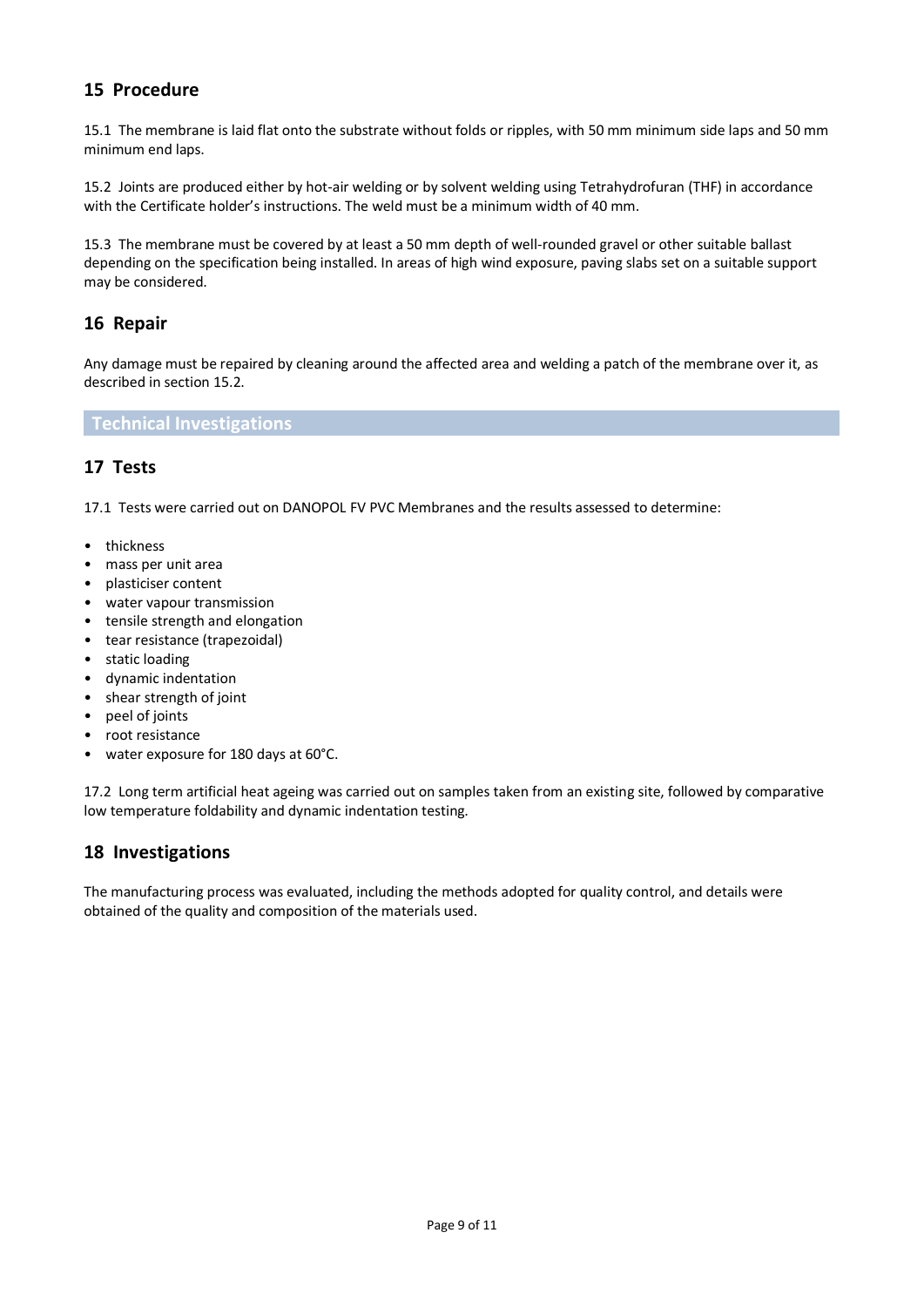#### **Bibliography**

BS 6229 : 2018 *Flat roofs with continuously supported flexible waterproof coverings — Code of practice* 

BS 8000-0 : 2014 *Workmanship on construction sites – Introduction and general principles*  BS 8000-4 : 1989 *Workmanship on building sites — Code of practice for waterproofing* 

BS 8217 : 2005 *Reinforced bitumen membranes for roofing — Code of practice* 

BS EN 1991-1-1 : 2002 *Eurocode 1 : Actions on structures — General actions — Densities, self-weight, imposed loads for buildings* 

NA to BS EN 1991-1-1 : 2002 UK National Annex to *Eurocode 1 : Actions on structures — General actions — Densities, self-weight, imposed loads for buildings* 

BS EN 1991-1-3 : 2003 + A1 : 2015 *Eurocode 1 : Actions on structures — General actions — Snow loads*  NA + A1 : 18 to BS EN 1991-1-3 : 2003 + A1 : 2015 UK National Annex to *Eurocode 1 : Actions on structures — General actions — Snow loads* 

BS EN 1991-1-4 : 2005 + A1 : 2010 *Eurocode 1 : Actions on structures — General actions — Wind actions*  NA to BS EN 1991-1-4 : 2005 + A1 : 2010 UK National Annex to *Eurocode 1 : Actions on structures — General actions — Wind actions* 

EN 13956 : 2012 *Flexible sheet for waterproofing — Plastic and rubber sheets for roof waterproofing — Definitions and characteristics* 

EN ISO 9001 : 2015 *Quality management systems — Requirements* 

EN ISO 14001 : 2015 *Environmental management systems. Requirements with guidance for use*